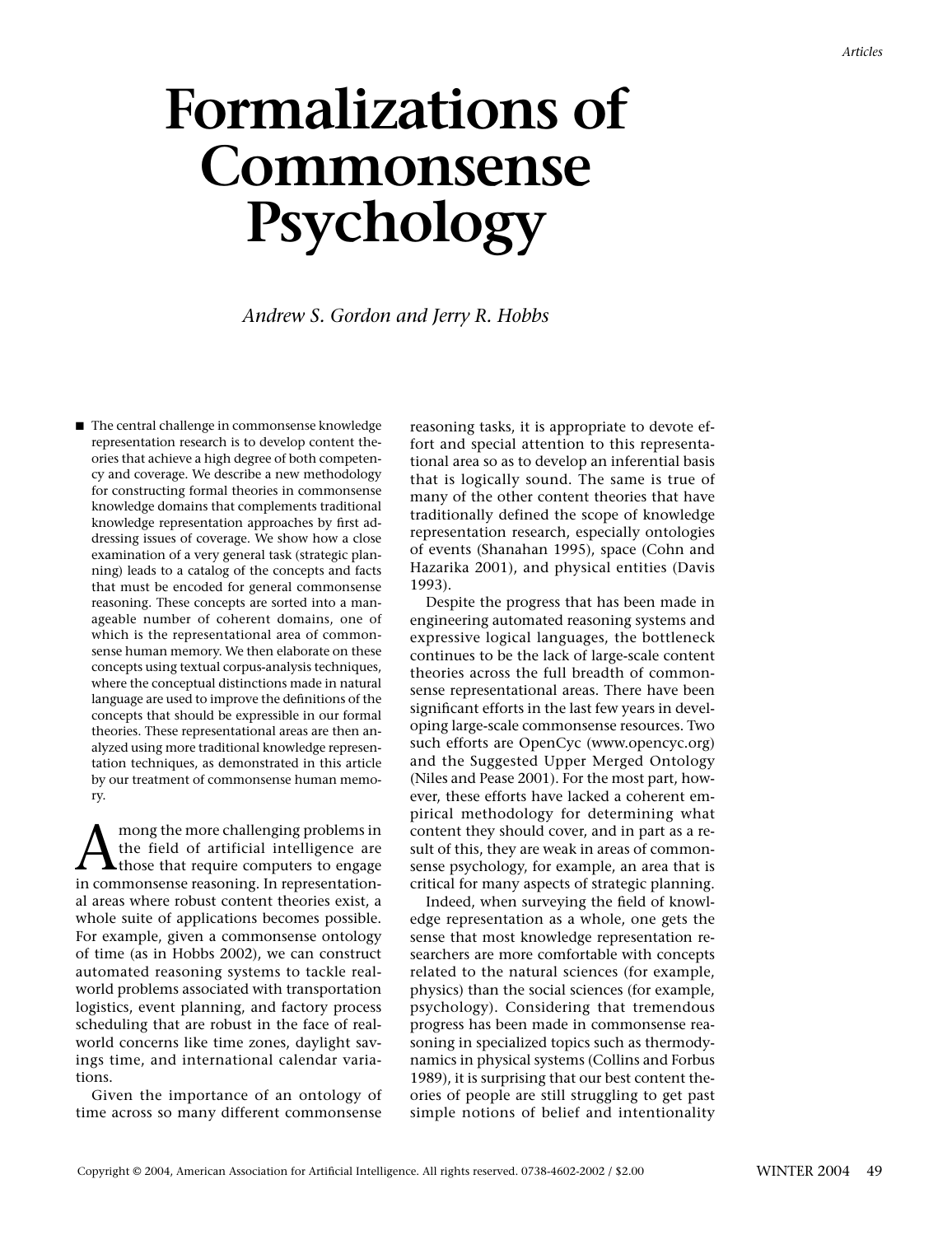(van der Hoek and Wooldridge 2003). However, systems that can successfully reason about people are likely to be substantially more valuable than those that reason about thermodynamics in most future applications.

Content theories for reasoning about people are best characterized collectively as a theory of commonsense psychology, in contrast to those that are associated with commonsense (naïve) physics. The scope of commonsense physics, best outlined in Patrick Hayes's first and second "Naïve Physics Manifestos" (Hayes 1979, 1984), includes content theories of time, space, physical entities, and their dynamics. Commonsense psychology, in contrast, concerns all of the aspects of *the way that people think they think*. It should include notions of plans and goals, opportunities and threats, decisions and preferences, emotions and memories, along with all of the other mental states and processes that people attribute to themselves and others (Clark 1987).

Our contemporary understanding of commonsense psychology has been less informed by AI than by cognitive psychology, where reasoning about the mental states of other people has been studied as *theory of mind* abilities, than by AI. Developmental psychologists have noted that these abilities are strongly age-dependent (Wellman and Lagattuta 2000; Happe, Brownell, and Winner 1998) and have argued that they are central in explaining cognitive deficiencies associated with autism (Baron-Cohen 2000) and schizophrenia (Corcoran 2001). Although alternative hypotheses have been proposed (Goldman 2000), researchers have asserted that our commonsense psychological abilities are facilitated by a tacit representationlevel theory of mental attitudes and behavior (Gopnik and Meltzoff 1997; Nichols and Stich 2002). This hypothesis, referred to as the *theory theory*, is very much in line with the perspective of the average knowledge representation researcher in AI, whose aim is to describe tacit representation-level theories as explicit, axiomatic theories.

With the authoring of content theories of commonsense psychology as our goal, we can begin to confront the formidable challenge of orchestrating a research effort of this scale. In drawing a parallel between commonsense psychology and commonsense physics, we run the risk of falling into the same methodological quagmire that has plagued research in commonsense physics since its inception. In his article titled the "Naïve Physics Perplex," Davis (1998) reflects on the methodological problems that have hindered progress. He argues that the goal of commonsense reasoning research is the generation of *competency theories* that have a degree of depth necessary to solve inferential problems that people are easily able to handle.

Yet competency in content theories is only half of the challenge. Commonsense reasoning in AI theories will require that computers not only make deep humanlike inferences but also ensure that the scope of these inferences is as broad as humans can handle, as well. That is, in addition to *competency*, content theories will need adequate *coverage* over the full breadth of concepts that are manipulated in human-level commonsense reasoning. It is only by achieving some adequate level of coverage that we can begin to construct reasoning systems that integrate fully into real-world AI applications, where pragmatic considerations and expressive user interfaces raise the bar significantly. A conservative commonsense reasoning researcher might argue that coverage is an additional constraint on an already difficult task and is best addressed after suitable competency theories have been put forth. We argue that unless the issue of coverage is addressed first competency theories will be intolerant of elaboration and difficult to integrate with each other or within larger AI applications.

This article presents a new methodology for authoring formal commonsense theories, based on the belief that the problems of coverage and competency should be decoupled and addressed by entirely different methods. Our approach begins by outlining the coverage requirements of commonsense theories through the analysis of a corpus of strategies. These requirements are elaborated to handle distinctions made in natural language, as evidenced through analyses of large English text corpora. We then address the specification of a formal notation (in first-order predicate calculus) and of a full axiomatic theory. The section on representational requirements of strategic planning describes the methods used to solve the coverage problem in the domains of commonsense psychology. The section on commonsense psychology in natural language elaborates on the role of natural language in refining these representations, with an example domain of the commonsense psychology of memory. The section on a commonsense theory of human memory presents a formal theory of the commonsense psychology of memory aimed at achieving a high degree of both coverage and inferential competency. The final section offers our conclusions and considers the challenges of future work in formalizing other domains of commonsense psychology.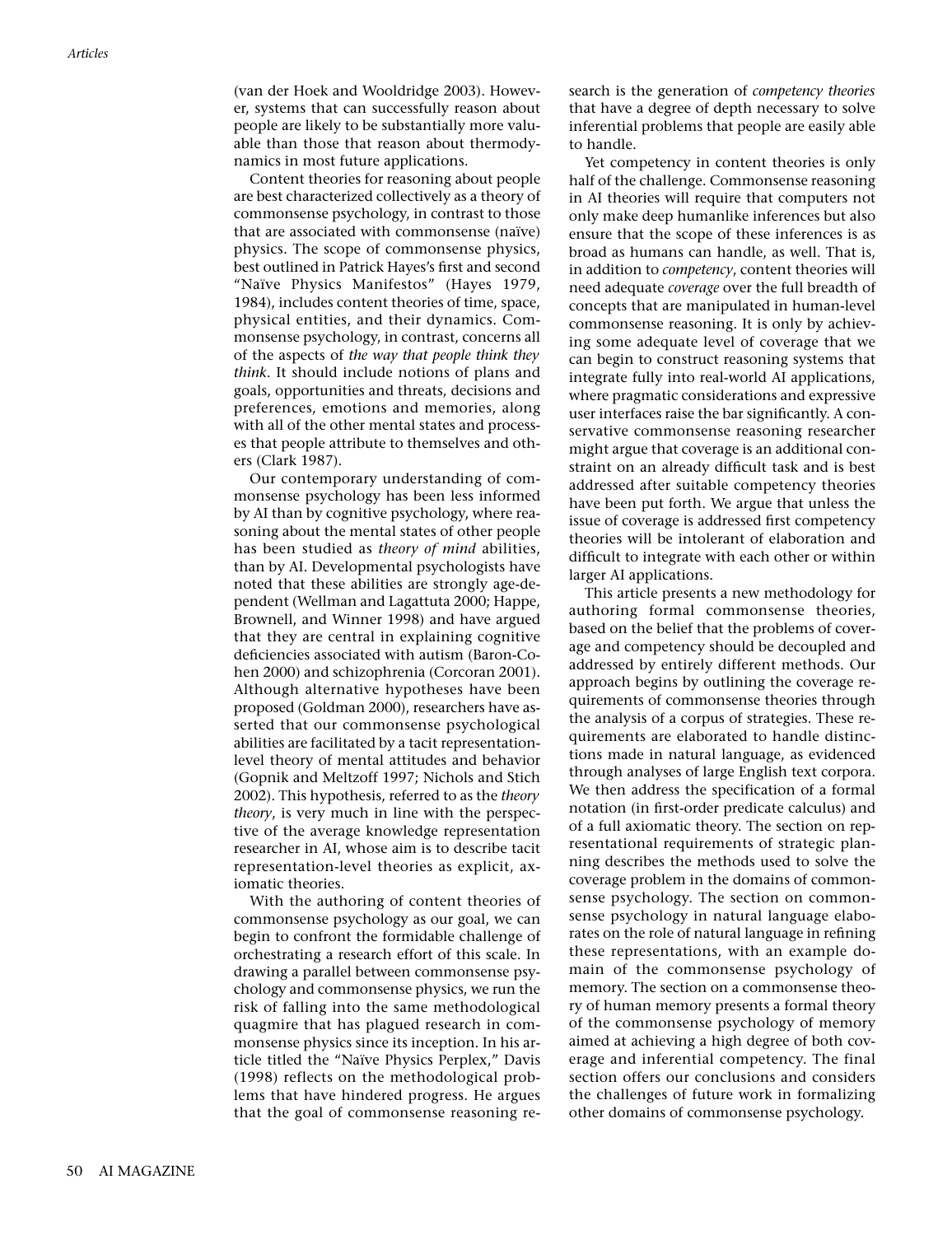# The Representational Requirements of Strategic Planning

Gordon (2001a) noted that there is an interesting relationship between concepts that participate in commonsense psychology theories and planning strategies, the abstract patterns of goal-directed behavior that people recognize across analogous planning cases. For example, consider a strategy that a concert pianist used as an aid in memorizing complicated compositions such that they could be executed without referring to sheet music. For particularly challenging passages, the pianist explained that he would focus not on the sensations of his hands hitting the keys during practice, but rather on the visual motions he experienced by watching his hands. He reasoned that his ability to remember complex visual patterns was sometimes more effective than his motor memory, and found that if he again focused his eyes on his hands during a performance, his expectations would guide them to do the right thing. This same strategy may be applicable to workers who operate complex machinery and is even more generally applicable to any performance-based memory task that is directly perceived by the performer. Domain-specific details of any application can be abstracted away so that the description of the strategy does not refer to musical pieces, piano keyboards, or human hands. There are some concepts in this strategy that will remain essential to every instantiation of it in any planning situation. These concepts include the commonsense psychology notions of the attending to a perception, the observation of a performance, the expected pattern of perception, and the intention of memorization, among others.

Noting the remarkable conceptual breadth of planning strategies like this one, Gordon (2001b) devised a methodology for outlining the full scope of representational requirements for planning strategies. This methodology involved the collection and analysis of a large corpus of planning strategies across many different planning domains. Three hundred seventy-two strategies were collected in ten different planning domains (business, counting, education, Machiavellian politics, performance, relationships, scientific practice, warfare, and the anthropomorphic domains of animal behavior and cellular immunology). These 372 strategies were collected by analyzing texts that were encyclopedic of strategies within the domains, by interviewing domain practitioners, and through the interpretive observation of activities within domains. Preformal representations of the strategies were authored to identify the concepts that participated in all instances of each of the strategies, regardless of the specifics of the planning situation. The full set of 372 preformal strategy representations (available in Gordon 2004) required 8,844 concepts to be expressed. Removing duplicate concepts and combining synonymous terminology reduced this set to a controlled vocabulary of 988 unique concepts.

To illustrate this approach, consider the strategy of the concert pianist that was mentioned earlier, which is one of the 39 strategies analyzed from the domain of performance. The preformal representation of this particular strategy included the following clause, where capitalization and italicization demark significant conceptual terms: "The planner *Monitors* for *Perceived actions* that are *Attended* to with the goal of *Remembering*." The 4 italicized conceptual terms here were among the 43 that were used in the preformal representation of this strategy. After combining synonymous terms used in other strategy representations, the controlled versions of these 4 terms were identified as *Monitor*, *Observed execution*, *Attend*, and *Memory retrieval*.

The ontological scope of the full set of controlled terms was very broad. To better understand this scope, we clustered the 988 terms and grouped them into 48 representational areas that corresponded to traditional areas of research in knowledge representation or cognitive science. Of the 48 representational areas, 8 of them (189 unique concepts) were closely related to fundamental topics that have been well addressed in knowledge representation research. These were the areas of Time, World states, Events, Space, Physical entities, Values and quantities, Classes and instances, and Sets. An additional 10 of the 48 representational areas (164 unique concepts) were related to the commonsense notion of *agency*, namely Agents, Agent Relationships, Communities and organizations, Resources, Abilities, Activities, Communication acts, Information acts, Agent interaction, and Physical interaction.

Table 1 outlines the remaining 30 of these 48 representational areas (from Gordon 2002). The 635 concepts in these 30 representational areas were related to the mental states and processes of people, broadly speaking. For example, the four controlled terms mentioned earlier from the piano performance strategy were clustered into the representational areas of Monitoring (*Monitor*), Observation of execution (*Observed execution*), Body interaction (*Attend*), and Memory retrieval (*Memory retrieval*). Collectively, these 30 representational areas constitute the set of concepts related to com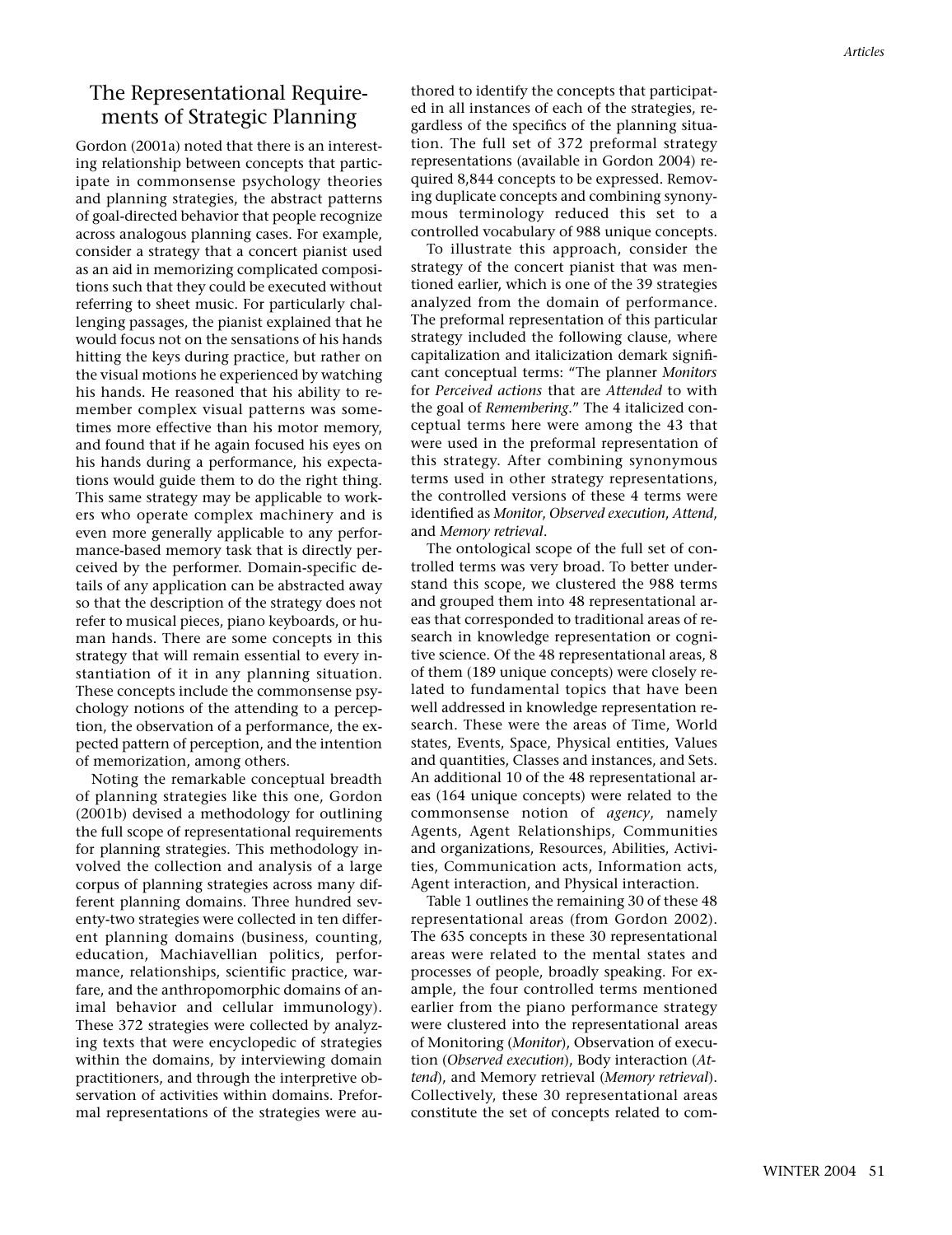monsense psychology that are necessary to represent adequately those that participate in strategic planning knowledge. More broadly speaking, they constitute the most descriptive formulation of the breadth of human commonsense psychological reasoning to date and identify the conceptual scope of a representational theory of mind.

The conceptual breadth of these 30 areas is significantly greater than previous work in knowledge representation concerning commonsense psychology. However, the methodology used to identify these concepts was based on the analysis of planning knowledge, not on the inferences that people draw concerning these concepts. As a result, no inferential theories to drive automated reasoning about mental states and process are produced by this approach—only an indication of the sorts of concepts that would participate in these inferential theories. While it is tempting simply to treat each of these concepts as a formal concept (for example, as a predicate in first-order logic), the nature of these terms poses a few significant problems. The conceptual specificity of the terms in an area is not uniform. An area such as goal management (referring to people's ability to select and prioritize the goals that they will attempt to pursue) includes some very general concepts among the 34 that were identified, such as the mental action of suspending the pursuit of a goal or the mental entity of the currently pursued goal. However, it also calls for more specific terms, such as the mental action of removing an auxiliary goal and the mental action of removing a knowledge goal after it has been achieved.

An even more significant problem exists when the evidence offered by strategy representation provides only a handful of terms to indicate the conceptual breadth of the representational area. This problem is best exemplified by the smallest representational area identified, *Memory retrieval,* concerning people's ability to store and retrieve information between the focus of their attention and their memory. Only three memory-related terms occurred in the strategy representations: the mental action of attempting to memorize something so that it could be retrieved from memory at a later time, the mental action of retrieving something from memory into the focus of one's attention, and the mental construct of a memory cue that is the trigger for a memory retrieval event. While it is conceivable that a formal inferential theory could be constructed from predicates based on these three concepts alone, our commonsense models of the human memory process are richer than this. In order to solve both the problems of conceptual specificity and sparse concepts, a second phase of conceptual elaboration is necessary.

# Commonsense Psychology in Natural Language

The relation between the way people use language in communication and the sorts of formal representations of meaning that are employed in commonsense reasoning theories is complex. Knowledge representation researchers have generally avoided elaborating this relationship wherever possible. However, an opportunity exists for capitalizing on natural language as a resource to guide knowledge representation work. Natural language is still the most expressive means of making conceptual distinctions, and the analysis of written or transcribed natural language can greatly influence the conceptual distinctions to be made in formal commonsense theories whenever coverage is a concern. In the research described in this article, the expressive breadth of natural language was used to moderate the problems of strategy representations as the only indicator of the scope of concepts to be formalized into inferential theories.

We developed a methodology for elaborating the concepts in different representational areas and applied this methodology to the 30 commonsense psychology areas presented in the previous section. The methodology, described below, begins with the concepts grouped into a single representational area from the list of 30 above, and yields an elaborated set of concepts ready to be formalized into inferential theories. This methodology is language based, as it involves the large-scale analysis of natural language text data using tools and techniques borrowed from the field of computational linguistics. As in most largescale knowledge representation efforts, the methodology is labor intensive and requires expertise outside of the traditional scope of knowledge representation research. Executing this methodology required the efforts of many graduate students who were studying linguistics, computational linguistics, or computer science. Typically, applying this methodology to an individual representational area required two weeks of full-time effort by a team of these graduate students. We describe this methodology below, using examples from the *Memory retrieval* representational area of commonsense psychology, one of the 30 commonsense psychology representational areas listed above.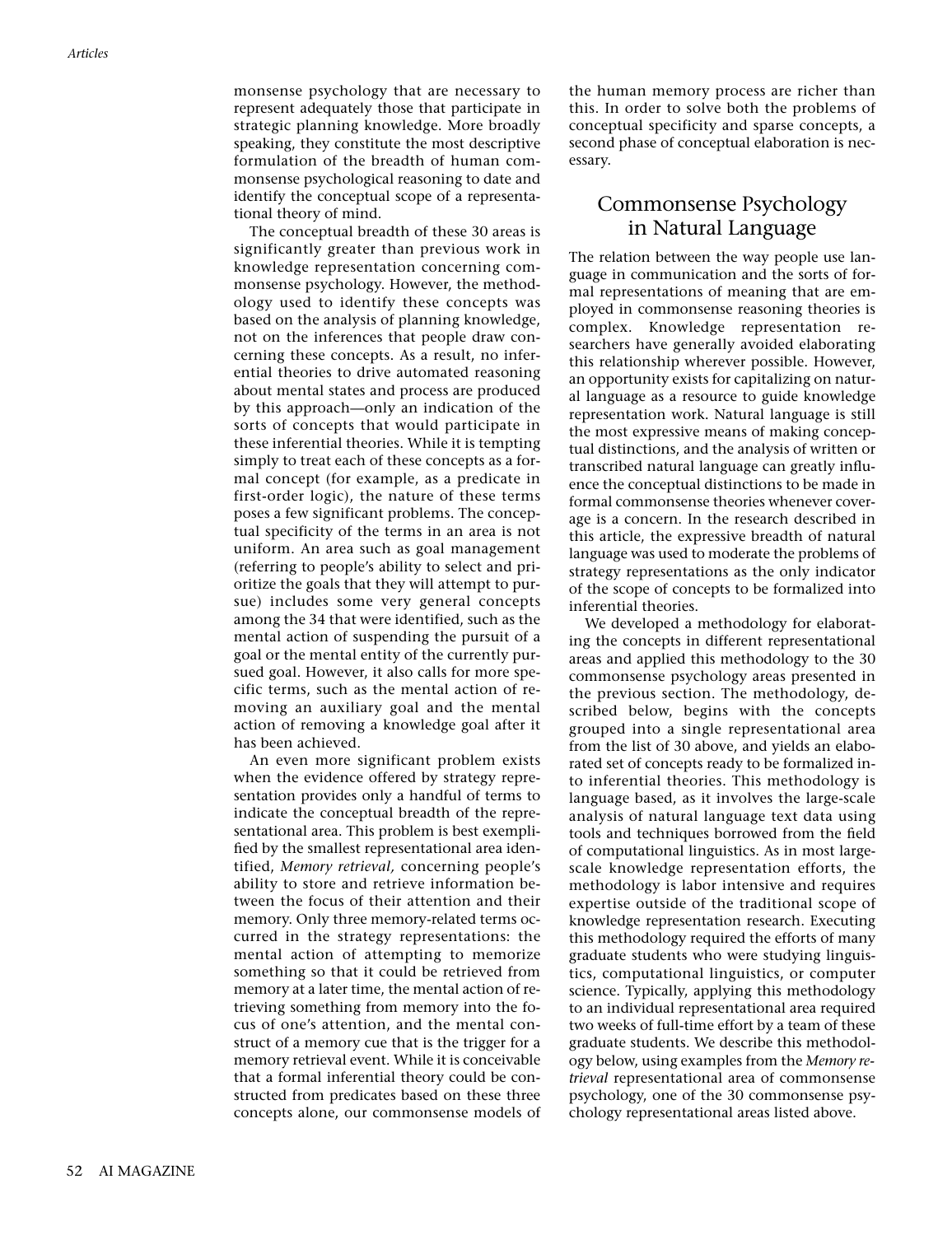| <b>Representational Area</b> | Summary                                                                                                                                 |
|------------------------------|-----------------------------------------------------------------------------------------------------------------------------------------|
| 1. Managing knowledge        | Concepts of knowledge, belief, assumptions, justifications and the mental<br>processes that manipulate these concepts in reasoning      |
| 2. Similarity Comparison     | The mental processes of making comparisons and drawing analogies in order to<br>find similarities and differences                       |
| 3. Memory retrieval          | The processes of storing and retrieving concepts from memory, and the effects<br>of memorization and memory repression                  |
| 4. Emotions                  | Emotional states and the processes of appraisal and coping with negative<br>emotions                                                    |
| 5. Explanations              | The processes of generating satisfying explanations for effects that have<br>unknown causes                                             |
| 6. World envisionment        | Thinking about states in the world and the causal connections between them                                                              |
| 7. Execution envisionment    | Thinking about the effects that the actions would have if they were performed<br>in the world                                           |
| 8. Causes of failure         | The patterns of explanations that people use to explain why plans were<br>unsuccessful                                                  |
| 9. Managing expectations     | Thinking about things that haven't yet happened, and the processes of being<br>surprised or unsurprised if they occur                   |
| 10. Other agent reasoning    | The process of taking the perspective of another person in order to imagine<br>what is going on in their mind                           |
| 11. Threat detection         | The intersection between expectations about what is going to happen and the<br>goals that one wants to achieve                          |
| 12. Goals                    | Concepts that describe desirable world states that are to be pursued or<br>maintained                                                   |
| 13. Goal themes              | The justifications for goals that are based on the various roles that people hold<br>in their lives                                     |
| 14. Goal management          | The processes of prioritizing, pursuing, and abandoning the set of goals that one<br>holds                                              |
| 15. Plans                    | Concepts that describe sets of behaviors that one imagines will lead to the<br>achievement of a goal                                    |
| 16. Plan elements            | Concepts that compose the behaviors in plans, including the notions of<br>preconditions, conditionals, and iterations                   |
| 17. Planning modalities      | Differentiations in the way that one engages in the processing of planning for<br>the purpose of achieving a goal                       |
| 18. Planning goals           | Preferences and constraints that guide the planning processes toward the<br>creation of plans that are viewed as optimal                |
| 19. Plan construction        | The process of planning by creating a new plan from scratch based on the<br>behaviors that one knows how to perform                     |
| 20. Plan adaptation          | The process of planning by adapting an existing plan so that it achieve the goal<br>in the current situation                            |
| 21. Design                   | The process of planning where the goal is to create or configure something in<br>the external world                                     |
| 22. Decisions                | The concepts of a decision, choices, consequences, and the reasons for taking<br>one course of action over another                      |
| 23. Scheduling               | The process of committing to execute plans in the future by placing them on an<br>imaginary timeline                                    |
| 24. Monitoring               | The processes of continuously or periodically focusing attention on a particular<br>world state and waiting until something occurs      |
| 25. Execution modalities     | Differentiations in the ways that people execute the plans that they have<br>scheduled                                                  |
| 26. Execution control        | The process of turning a plan into a reality by engaging in the behaviors that<br>were imagined would achieve some goal                 |
| 27. Repetitive execution     | The processes associated with executing plans that have iterative or repetitive<br>components                                           |
| 28. Plan following           | The processes of evaluating the progress of a plan that one is currently<br>executing                                                   |
| 29. Observation of execution | The processes of evaluating the progress of a plan where the plan is being<br>executed by someone else                                  |
| 30. Body interaction         | The mental states, processes, and phenomenon related to sensation and control<br>information that passes between the mind and the body. |

*Table 1. The 30 Representational Areas of Commonsense Psychology.*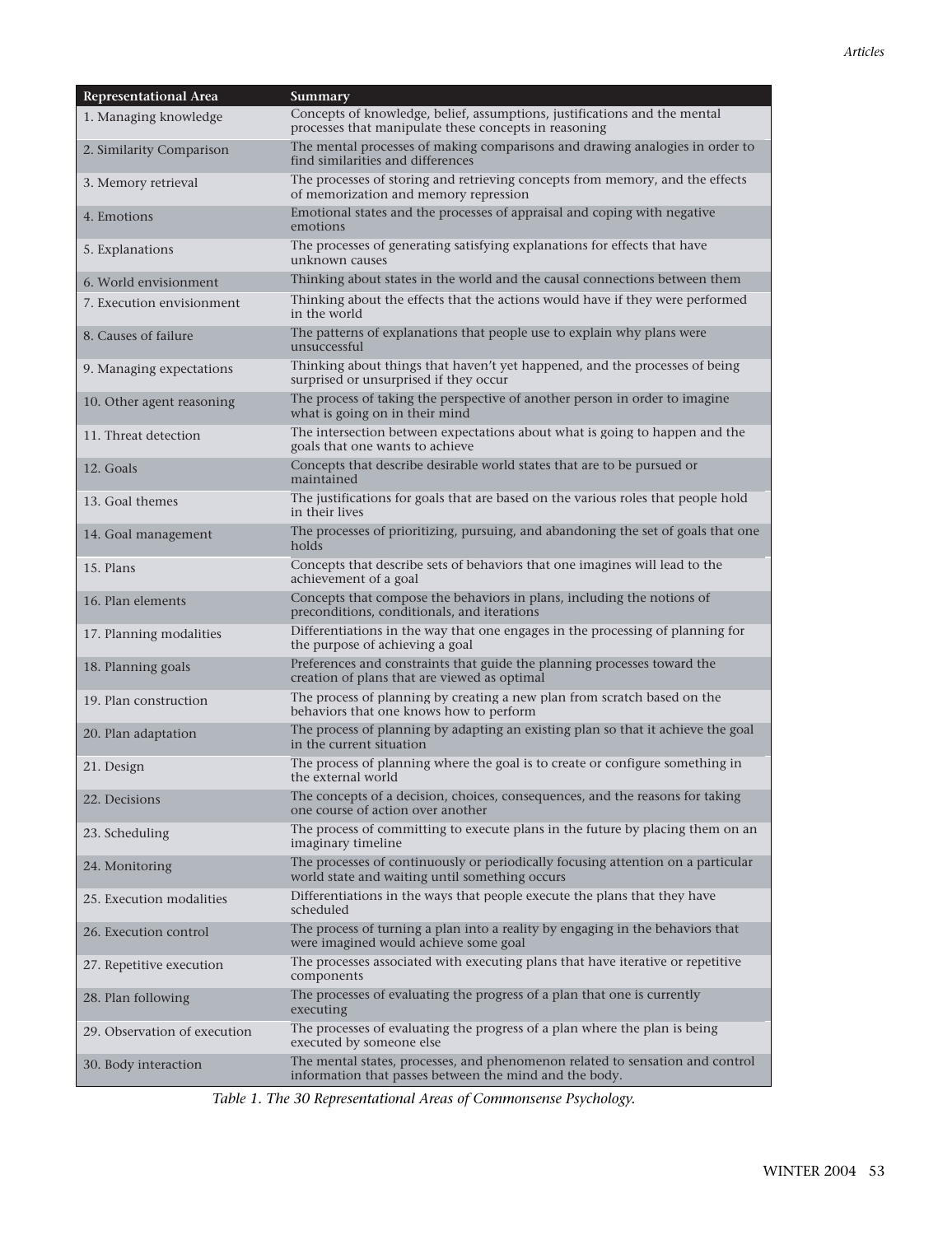The first step, *expression elicitation*, is to identify an initial set of natural language words, expressions, and whole sentences that native speakers judge to be expressive of concepts related to the given representational area (such as memory retrieval). The existing concepts in the representational area are used to help people think about the area, but the aim is to develop an initial set of expressions that is more indicative of the true breadth of expressible concepts. For example, the representational area of *Memory retrieval* initially included the concept of retrieving something from memory into the focus of one's attention, and it can be used to elicit a wide range of related English expressions:

He *was reminded of* the time he crashed his car. The broken headlight *made him think of* when he crashed his car. He *remembered* the exact location of the car crash. He *recalled* the name of the street where it took place. Every car horn *evoked memories* of that fateful day.

Originally, this step in the methodology was completed largely by collaborative brainstorming among a handful of members of our research group and typically generated a dozen or so nouns, verbs, adjectives, and idiomatic expressions for each of the concepts in the representational area. Later, we found it more effective to hold large-group brainstorming sessions, where a dozen or more graduate students and staff members (all native English speakers) would each try to quickly come up with related words and phrases that were more linguistically creative and insightful than those that their peers produced. In this manner, a hundred or more expressions could be elicited over the course of a single large-group meeting.

The second step, *lexical expansion*, is to use the initial expressions to seed a more thorough search for related words and expressions in a range of linguistic reference resources. The labor of this step, conducted individually by the graduate students in our research group, involved looking up each of the elicited expressions in traditional dictionaries and thesauri, production dictionaries, and phrase dictionaries and recording other associated expressions to generate a large-coverage list. Particularly valuable resources included the *Longman Language Activator* production dictionary, the *Collins Cobuild Dictionary for Advanced Learners,* and Levin's description of English verb classes and alternations (1993). As an example, the initial set of expressions concerning memory was expanded to include verb phrases such as *to know by heart* and *to suppress the memory of* and related nouns such as *a hint* and *a memento*. Team members with more linguistics experience were typically more efficient at accomplishing this step, which generally yielded hundreds of expressions and language fragments per representational area.

The third step, *corpus analysis*, is to collect a large database of real examples of the use of language related to the representational area by encoding the relevant vocabulary into finite-state automata that can be applied to large text corpora. Large-scale corpus analysis has become commonplace in modern computational linguistics research, and many research groups have authored software designed to make it easy for researchers to collect instances of particular linguistic patterns by extracting them directly from textual data. Our group utilized the Intex Corpus Processor software (Silberztein 1999a, 1999b), which allowed us to author linguistic patterns as finitestate automata using a graphical user interface. To simplify the specification of patterns, we relied heavily on a large-coverage English dictionary compiled by Blandine Courtois, allowing us to specify components of our finite-state automata at a level that generalized over noun cardinality and verb inflections. For example, a single pattern for a memory retrieval expression can be described with finite-state automata of four successive transitions that handle both *made him think of* and *makes her think of* by generalizing over the verb and the pronoun. Members of our research group authored hundreds of generalized linguistic patterns during this step, one for every expression that is identified in the previous step. These were then combined into a single finite-state automaton that could be applied to any English text corpus to collect real examples of the use of these patterns. We applied each of these composite automata to 20th-century fiction and nonfiction works that we downloaded from the Project Gutenberg website (www. gutenberg.net), typically yielding hundreds to thousands of indexes per representational area per averaged-size book. Sentences containing these indexes were then compiled into a list (concordance) for review. Gordon et al. (2003) evaluated the quality of the finite-state automata resulting from the work involved in this step according to traditional information retrieval standards. Results indicated that this approach was effective at identifying 81.51 percent of the expressions associated with these concepts in English written text (recall score) and that 95.15 percent of the identified expressions would be judged as appropriate by a human rater (precision score).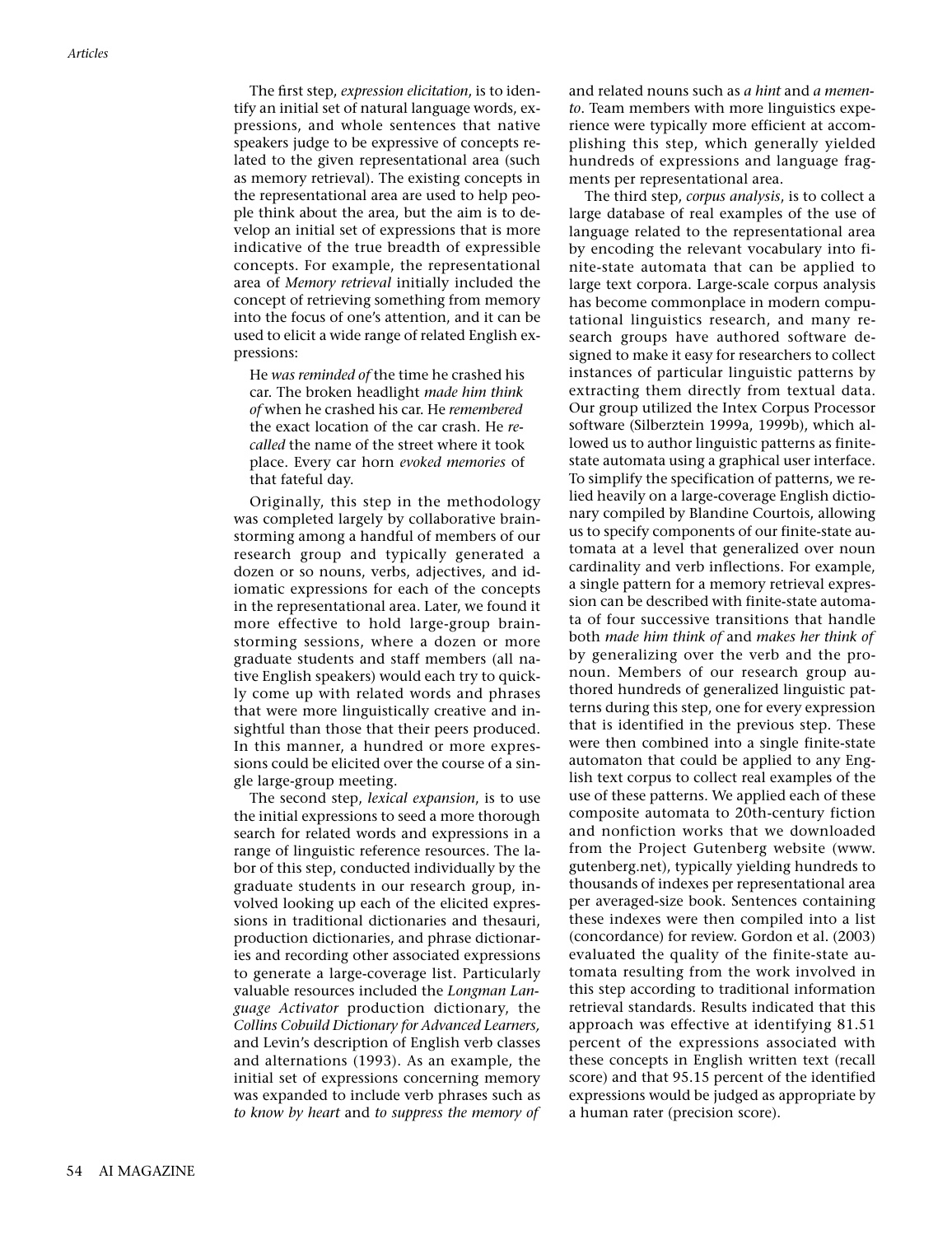The fourth step, *model building*, is to review the results of the corpus analysis step to identify the conceptual distinctions made in real language use. The aim of this step is to identify a set of conceptual primitives to be used in an axiomatic theory that is of broad enough coverage to capture the distinctions that are evident in the concordance. This set will serve as a replacement for the initial list identified through strategy representation. The task in this step is to cluster the sentences in the concordance by hand into sets of synonymous uses of the expressions. In our working group, this step was the only step that was not conducted by graduate students, as it relied more heavily on familiarity with the practices of formalizing knowledge domains. While it is often argued that there are no true sets of synonymous expressions, an effort was made to identify distinctions that will play functional roles in formal inferential theories of reasonable complexity. For example, there are shades of semantic difference between uses of the phrases *repression of memory* and *suppression of memory*, but we felt that it was unlikely that formal inferential theories of commonsense memory retrieval would be able to define or capitalize on these differences in the near future, so instances of the two uses were judged synonymous to the mental event of causing a concept in memory to become inaccessible.

The model-building step for the area of memory retrieval resulted in 12 clusters of synonymous linguistic uses of the expressions, which can be described as follows. People have a *memory ability* (1) that allows them to move *memory items* (2) in and out of the focus of their attention, unless they are *repressed memory items* (3). People have some intentional control over their memory, including the operators of *memory storage* (4) for memorizing things and *memory retrieval* (5) for recalling things into focus. The second operator can fail, however, resulting in a *memory retrieval failure* (6). There are unintentional actions of memory as well, such as making a memory inaccessible through *memory repression* (7). The everyday unintentional function of memory is simply to cause a *reminding* (8), particularly when some other mem*ory cue* (9) is the focus of attention. This plays a special role in the processes that surround plan execution, where you may *schedule a plan* (10) with the intention of remembering to do it at a certain time in the future, specifically during the event of a *scheduled plan retrieval* (11). But sometimes this can fail, yielding a *scheduled plan retrieval failure* (12).

# A Commonsense Theory of Human Memory

Having identified a set of representational constructs that will participate in any commonsense theory of memory of broad coverage, we can now employ more traditional knowledge representation methods of formalization and axiomization. This section presents the results of applying these methods to author a theory that achieves the identified broad coverage requirements along with the necessary competency to support human-level inferences about memory.

### Concepts in Memory

To remember something is to go through a change of state in which you come to think consciously of something that you knew before but were not consciously thinking of. If we are going to build an underlying theory of mind that will support and give coherence to the notion of "remembering," we must provide the language in terms of which the "before" and "after" of remembering can be described. Memory is commonly understood in terms of a spatial metaphor. There is a region in the brain that is the focus of attention, and there is a region that is the memory.

But first we need to specify what kind of entity is *in* each of these regions. We will call these entities *concepts* and say very little else about them. This is intended to be a very general term, covering several more specific terms in other subtheories. For example, a theory of belief may deal with propositions and predicates; we can stipulate each of these to be examples of concepts. A theory of perception may deal with images, and we can call these "concepts" as well. Then any statements we make here about the behavior of concepts in the mind will be true of propositions, predicates, and images.

In our theory of memory, we will assert that a person, or perhaps another agent, has a *mind*. The mind has at least two parts, or regions: a *focus* of attention (we will hereafter call this the "focus") and a *memory*. Concepts can be in the mind, and if they are, they are either in focus or in the memory. (See figure 1.) We can call the relation of a concept being in one region or another the *inm* relation, for "in-mental" or "in mind." A concept can be "inm" focus or memory for an interval of time.

The notion that a concept is in the focus of attention is intended to correspond to when one is consciously thinking of the concept. Here we will not attempt to explicate the notion of consciousness further, except insofar as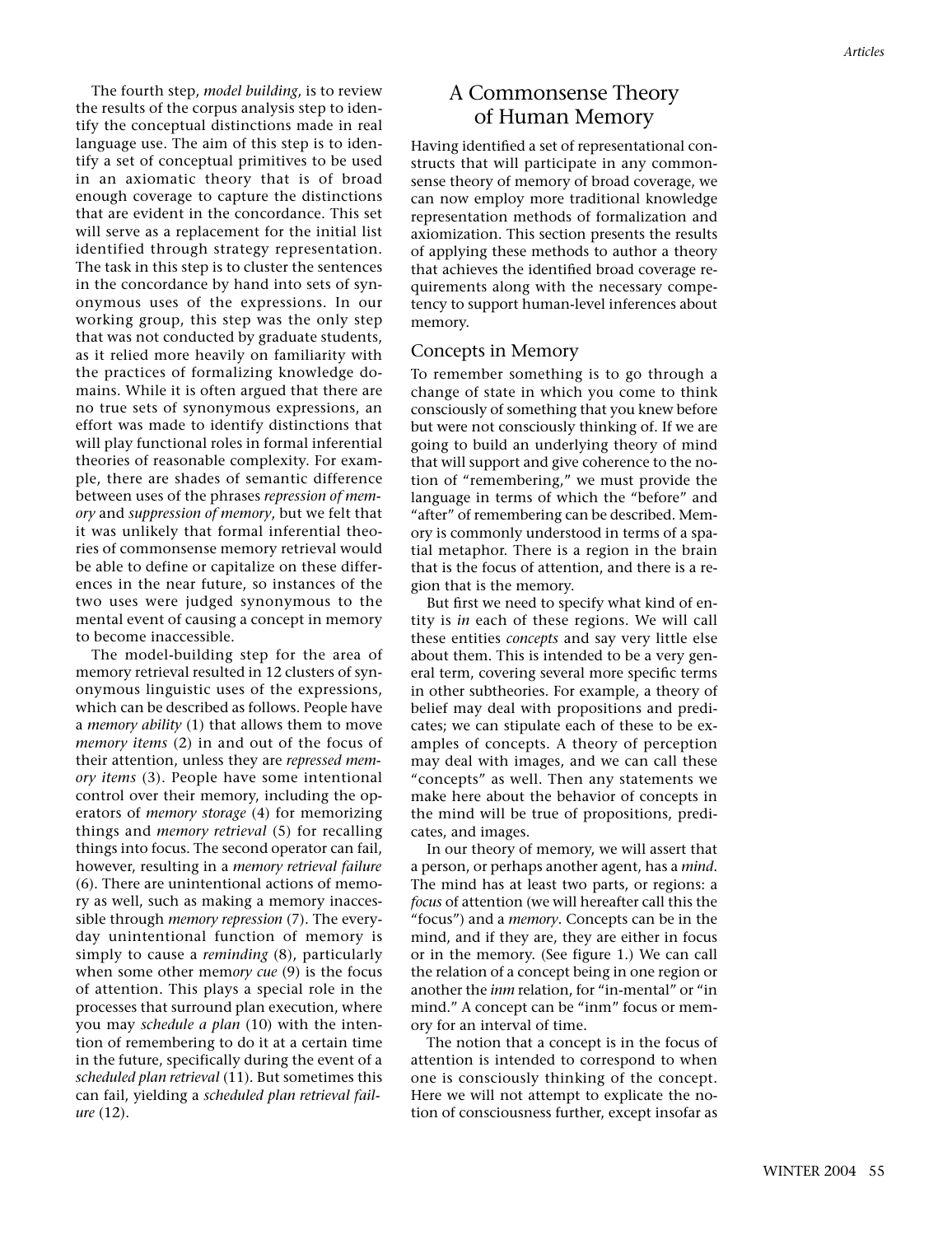

*Figure 1. Memory and the Focus of Attention.*

certain properties of consciousness are relevant to memory. But one could develop a much richer theory of conscious thought that captures more of its commonsense properties. In fact, in other work, we have done just that for one aspect of conscious thought—envisioning the causal consequences of actions and events in the world.

An agent *stores* a concept in memory when there is a change from a state in which the concept is in the agent's focus but not in the memory to one in which it is in the memory. The concept may or may not still be in focus.

Similarly, to *retrieve* a concept from memory is to change from a state in which the concept is in memory and not in focus to one in which it is still in memory but also in focus.

The actions *store* and *retrieve* are relations between agents and concepts at particular times.

The only way for a concept to get into an agent's memory is for it to be stored. (This rules out preexisting Platonic ideals in the memory, as in Plato's *Meno*.) Moreover, thinking about something—having the concept in focus—is a prerequisite for having it in memory.

## Accessibility

We also want to capture notions like "trying to remember," "having difficulty remembering," and "failing to remember." To support ideas like these, we need to introduce further structure in our theory of concepts in memory. We need the idea that some concepts in memory are more accessible than others.

Thus, concepts in memory at a particular time have an *accessibility*, which is an element in a partial ordering. *Accessibility* is a function mapping a concept, an agent's memory, and a time into an element of the partial ordering.

Accessibility may or may not be comparable across agents. You may have an easier time remembering, say, the laws of elementary mechanics, than others do, but normally we could talk of that in behavioral terms.

Once we have accessibility, we can talk of inaccessibility as well. We often have the experience of not being able to remember something at one particular time and being able to remember the same thing a little later. Sometimes the accessibility of a concept is so low, the concept is inaccessible.

Thus, for any given agent, there is an accessibility value (in the partial ordering) below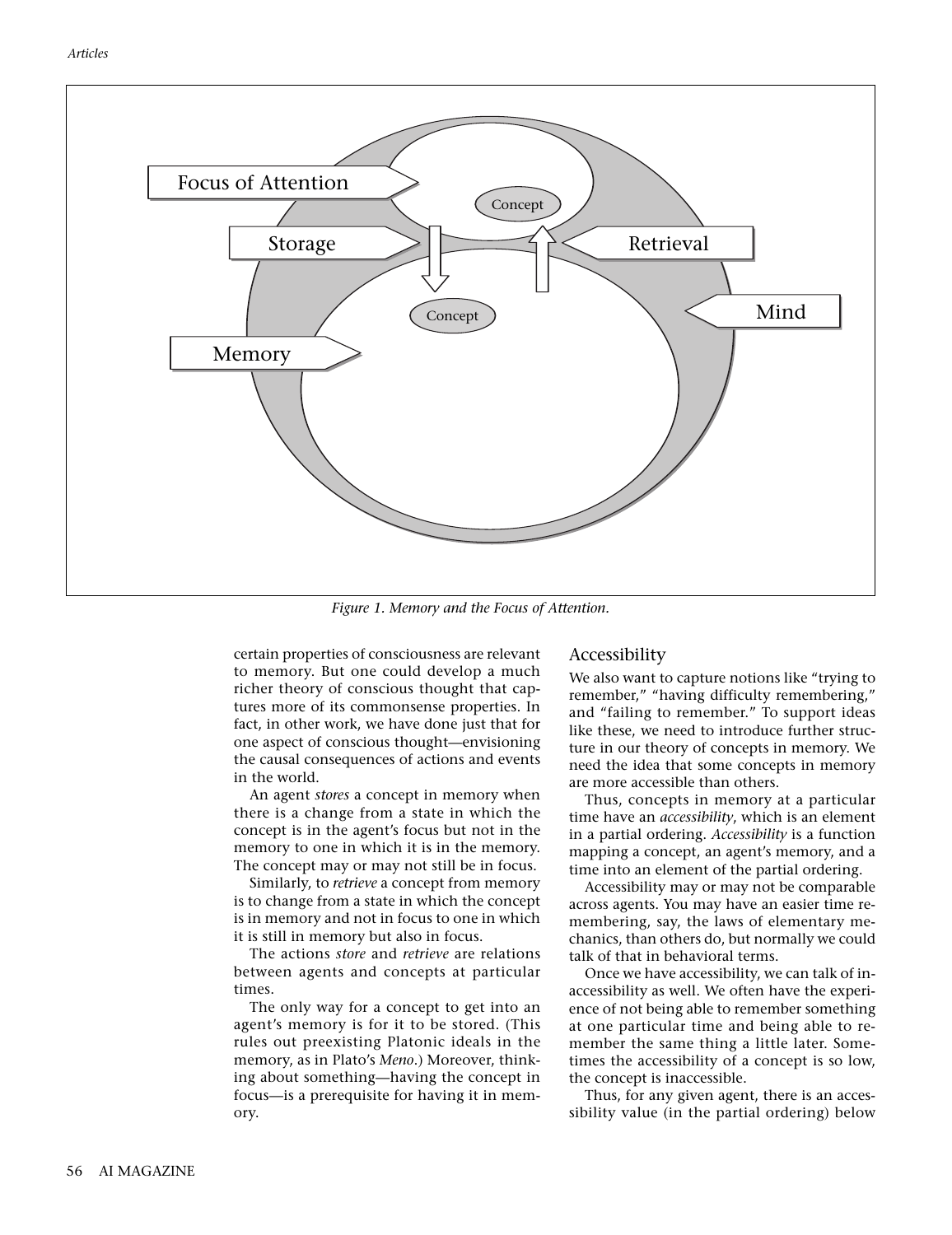

*Figure 2. The Memory Threshold.*

which concepts cannot be retrieved from memory. We can call this the "memory threshold," or *mthreshold*. (See figure 2.)

Our theory is silent on how long a particular concept retains a particular accessibility value. After all, that is one of the mysteries of human existence and would not be a part of any commonsense theory. However, we can explicate some features of the causal structure underlying changes in accessibility, and we do that in the next section.

## Associations and Causing to Remember

One concept can *remind* an agent of another concept. This occurs when the first concept being in focus causes the second to be in focus as well. If our theory of memory is going to support a notion of "reminding," we will need an account of how this could happen.

One concept can be *associated* with another for a given agent. The specific kinds of association could be partially explicated in a theory of the structure of information or other commonsense theories. For example, inferentially related concepts are associated for agents that know the inferential relations. Parts are associated with wholes, and instruments are associated with the actions they play a role in. Two concepts might be associated for an agent for a completely random reason; someone might associate the color red with his or her first-grade teacher. Associations between concepts might be set up on a temporary and ad hoc basis; for example, someone might associate a string around his or her finger with the action of buying toothpaste at the grocery on the way home from work on a particular day.

In our theory of memory we do not attempt a deeper analysis of the idea of association; rather we concern ourselves with the causal consequences of concepts being associated. In the current theory we take associations to be dependent on agents but not on times, although times could easily be incorporated.

The basic fact about association in the theory of memory is that if you remember something, that will raise the accessibility of the concepts that are associated with it. (See figure 3.)

All of the predicates and functions we have introduced so far—*focus*, *memory*, *inm*, *store*, *retrieve*, *accessibility*, *mthreshold*, and *associated*—have been explicated in our theory of memory in axioms in first-order predicate cal-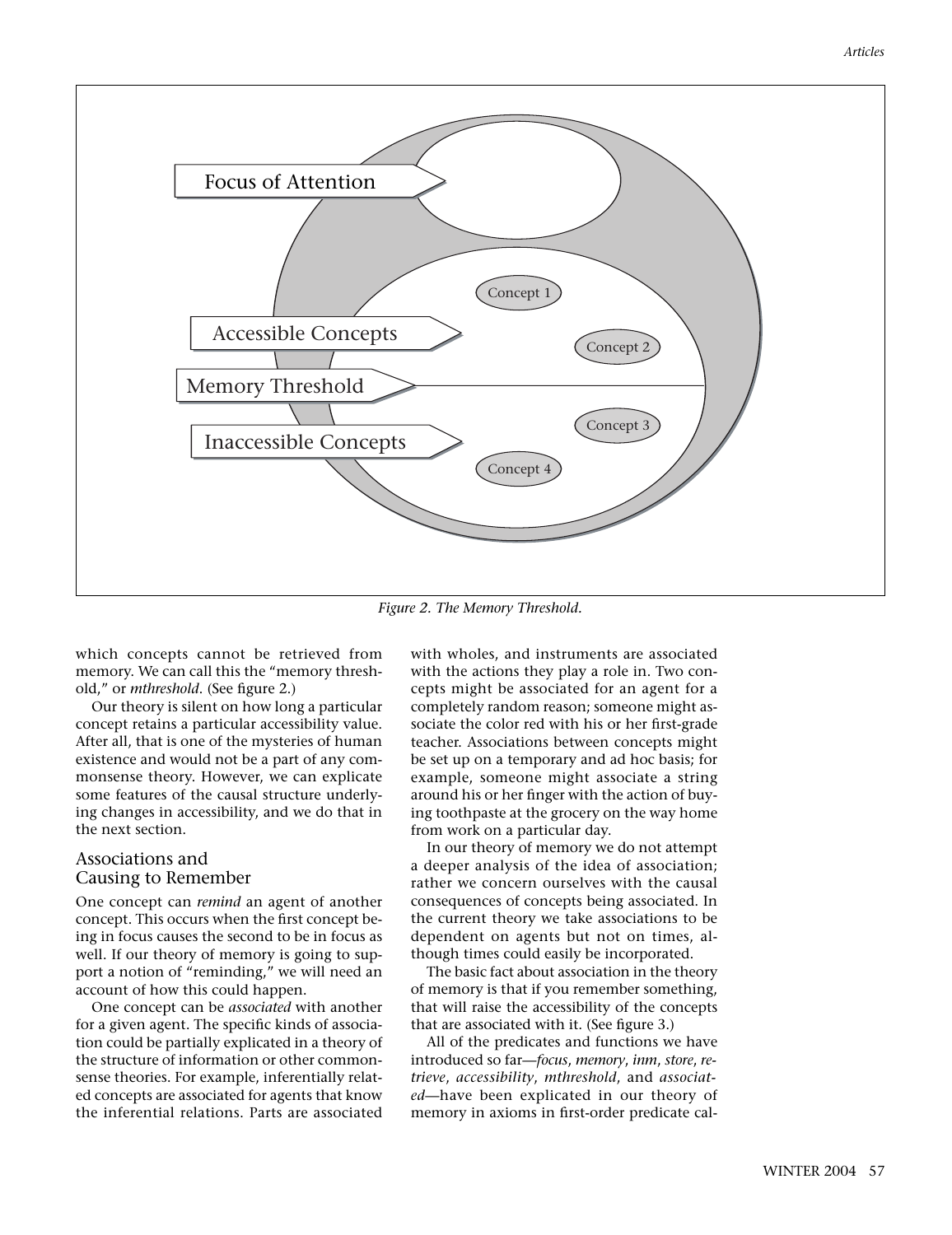

*Figure 3. Accessibility by Association.*

culus (Gordon and Hobbs 2003). Figure 4 is one of the more interesting examples of an axiom, the one that says that thinking of something raises the accessibility of associated concepts.

Figure 4 says that if concept  $c_1$  is associated with concept  $c_2$  for agent  $p$ , who has focus  $f$ , then if there is a change from  $c_1$  not being in  $p$ 's focus  $f$  to  $c_1$  being in  $f$ , then that causes an increase in the accessibility of  $c_2$  for  $p$ . The use of logical expressions inside the predicates *cause* and *change* could be eliminated by reifying the *inm, accessibility*, and *change* relations, as in Hobbs (1985, 2003). This increase in accessibility may or may not be enough for *p* then to retrieve  $c_2$ .

It needs to be part of a theory of thinking or envisionment that agents can cause themselves to have a concept in their focus of attention. Then because of associations among concepts, agents have a causal structure they can manipulate to bring about retrievals from memory. This gives rise to strategies for remembering that involve calling to mind related concepts. For example, someone might place a box of dishwasher soap at the front door to remind him to turn on the dishwasher before leaving for work, relying on the natural association between dishwasher soap and dishwashers. We might try to remember someone's name by running through the letters of the alphabet and hoping that the first letter of the name is associated strongly enough with the name to cause the name to be retrieved.

A theory of goals would have to include an explication of a partial ordering of importance. A concept is more or less important to an agent at a particular time, depending on the relation of the concept to the agent's goals. The importance associates the concept to the goals.

There is at least a defeasible monotonic relation between the importance of a concept and its accessibility. The greater the importance of a concept, the more accessible it is. This relation is a key part of an explanation for why a man's forgetting his wedding anniversary might cause his wife to get angry. If it had been important to him, he would have remembered.

## Ability, Trying, Succeeding, and Failing

A theory of goals and planning would also have to have an explication of the notions of ability, trying, succeeding, and failing. In other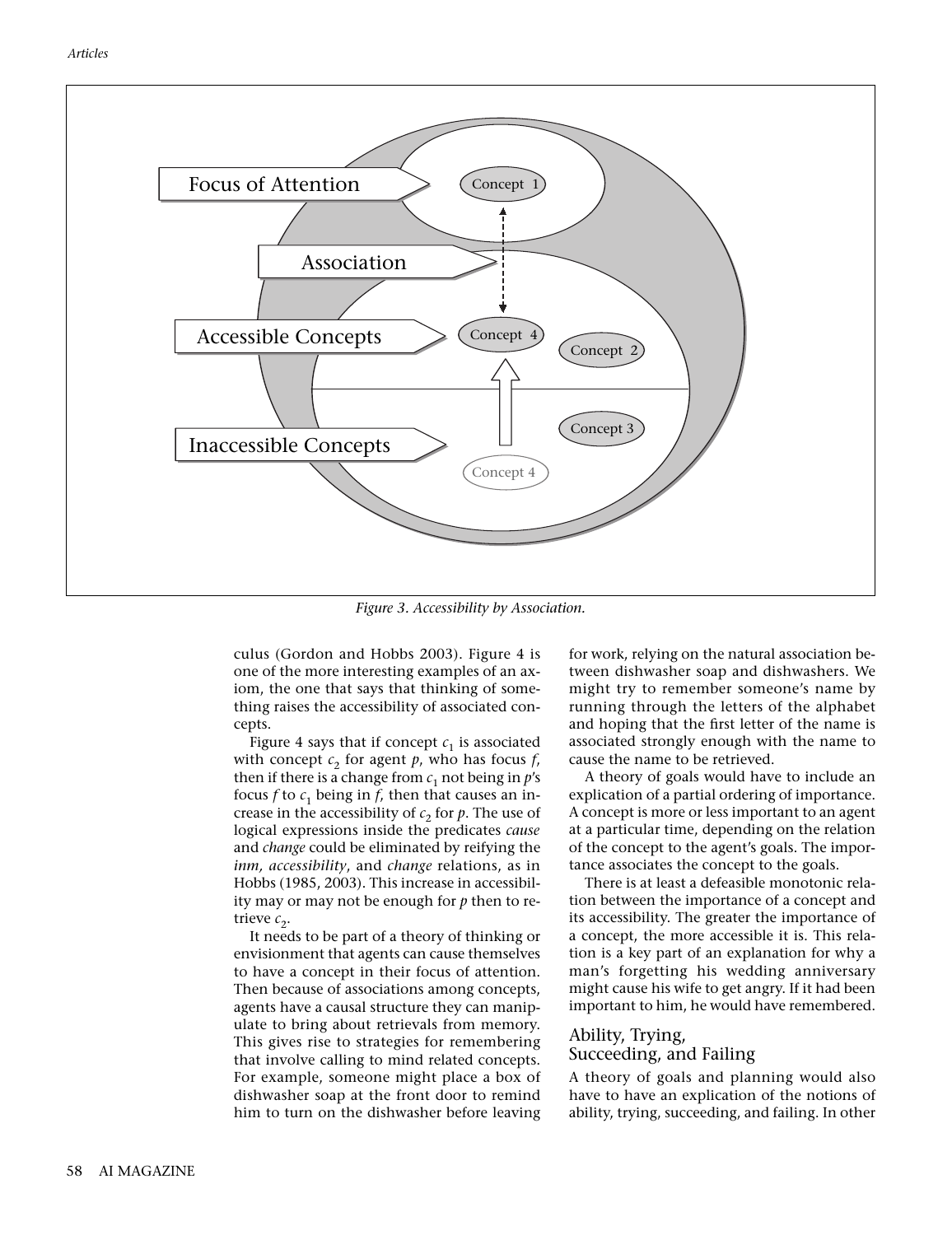associated(
$$
c_1
$$
,  $c_2$ ,  $p$ )  
\n
$$
\bigcirc (\exists f)[focus(f, p)
$$
  
\n
$$
\bigcirc (\forall e, t_1, t_2)(\exists a_1, a_2, t_3)
$$
  
\n[cause(change(−*imm*( $c_1$ ,  $f$ ,  $t_1$ ), *imm*( $c_2$ ,  $f$ ,  $t_2$ ),  $t_2$ ),  
\n
$$
change(a_1 = accessibility(c_2, p, t_2), a_2 = accessibility(c_2, p, t_3), t_3))
$$
  
\n
$$
\bigwedge a_1 < a_2]]
$$

*Figure 4. Axiom for Accessibility by Association.*

work, we have at least sketched what the axiomatization would look like. All of these concepts concern an agent's manipulations of the causal structure of the world to achieve goals.

For an agent to *try* to achieve some eventuality is for the agent to perform actions that, it is believed, tend to cause the eventuality, where the eventuality is a goal of the agent. Furthermore, the agent should have the goal that those actions cause the eventuality. This rules out the case where the agent has a goal, performs actions that tend to cause the goal, but does not do these actions with the intention of bringing about the goal, but rather for some other reason.

To *succeed* in an attempt is to bring about that goal in actuality. To *fail* in an attempt is to attempt but not succeed.

Ability is much more difficult to characterize. We first begin with the notion of possibility. An eventuality is *possible* with respect to a set of constraints if the constraints do not entail the eventuality not occurring.

Planning is a matter of exploiting the causal structure of the world in order to achieve goals. These plans will typically require that, in addition to actions on the part of the agent, certain conditions that are beyond the control of the agent be true in the world. For example, we can drive a car to work if the streets aren't flooded. An agent is able to achieve some effect if and only if the required world conditions beyond the agent's control are right whenever the agent has the goal of achieving that effect. In other words, an agent is able to do something if that something is possible with respect to a set of constraints that includes the agent's desire to do it and the right world conditions being true.

Because people can cause concepts to be in focus, and this may cause them to remember other concepts, people have an ability to remember things. It is also possible for people to *try* to remember things, and thus to succeed or fail to remember things.

## The Meaning of "Remember" and "Forget"

The English word *remember* can refer to a range of notions. At the simplest level, it can mean that the agent has the concept in memory and that it is accessible, but not necessarily in focus. In this sense, you remembered 20 minutes before encountering this sentence that Columbus discovered America in 1492. Even though the fact was not in focus, it was accessible in memory. Thus, to remember a concept is to have the concept in memory with accessibility above the memory threshold.

A somewhat stronger notion of remembering is when there has actually been a retrieval from memory. For a concept to be retrieved is for it to be remembered.

This rule was deliberately stated in the passive. There is no commitment to the agent's agency in the retrieval of a concept as we defined *retrieve*. Retrievals just happen. Thus, this notion of remembering covers cases where a fact simply pops into a person's head, with no prior effort or intention.

A stronger sense of "remember" is one in which the agent plays a causal role in the remembering. This happens when we are told to remember who the president of the United States is, and somehow immediately we do. This sense of "remember" is what is conveyed in imperatives like

Remember that bears are unpredictable.

(Often such sentences are used to invite the hearer to draw an inference rather than retrieve something from memory, but in these cases it implies that it was already in memory.)

This definition of remembering is silent about whether the causality is immediate or there are intermediate actions on the agent's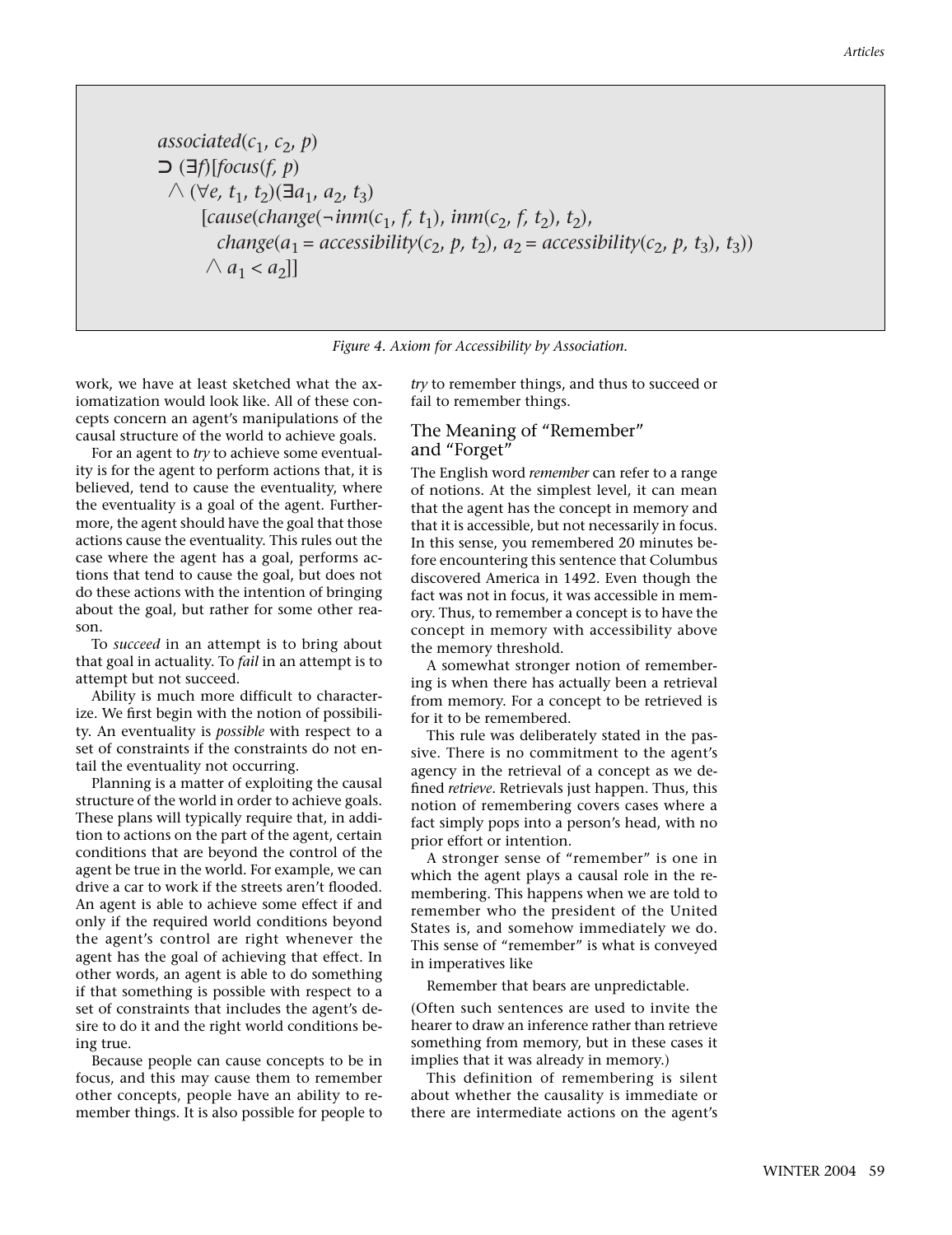part designed to jog the memory. A stronger notion of remembering involves the latter. There is a distinct attempt to retrieve something from memory, and it succeeds. Since *succeed* as characterized above entails trying, we can simply say that to succeed in retrieving is to remember.

There are at least two levels of forgetting. In the simplest, the accessibility of a concept in memory has fallen below the memory threshold. To forget a concept is for the accessibility of the concept to change from being above the memory threshold to being below it.

It is a theorem in this theory that if an agent forgets something at a particular time, he does not remember it at that time, under any interpretation of remembering.

One might argue that another sense of "forget" occurs when something is not remembered at the appropriate time, even though it was accessible. For example, someone dashes into the surf, is pulled out to sea, is rescued, and says, "I forgot about the undertow." One could say the concept was accessible; it just wasn't accessed. But it is probably cleaner to say that its accessibility changed, since there will be many factors that induce changes in accessibility, and to stick with our first characterization of "forget."

Our characterizations of the meanings of "remember" and "forget" illustrate an important relation between core commonsense theories and the lexicon of English or any other language. The core theory of some knowledge area is constructed in a careful, coherent way, and the predicates axiomatized in the core theory can then be used to characterize the various uses of the related lexical items. This shows the way toward a deeper lexical semantics than has heretofore been possible.

#### Remembering to Do

Our plans for achieving goals spread across time. For example, the goal of eating dinner tonight might involve stopping at the grocery store on the way home. The timely performance of an action requires us to be consciously aware of the need to perform the action at the time of its performance. Since things cannot be retained continuously in the focus of attention, it is necessary to remember to do actions before doing them. Thus, as a precondition for doing an action, remembering to do it must also be a part of the plan of which the action is a part.

An action taking place at a particular time is enabled by being in the agent's focus of attention at that time. Thus, remembering to do something can become part of a plan, and hence an intention. As with all actions, a person can succeed or fail at remembering to do something.

#### Memory and Reasoning about Beliefs

A common and serious problem in classical AI theories of belief and reasoning about belief (for example, Moore 1985) is that of logical omniscience. The simplest ways of enabling an agent to draw conclusions from its beliefs have the side effect that an agent believes all the logical consequences of its beliefs. Thus, if someone knows the axioms of set theory, one knows all of mathematics.

This obviously does not correspond with our experience, and numerous researchers have devised theories that work around this unfortunate consequence in various ways (for example, Konolige 1985).

Our theory of memory provides a natural way to work around this. A classical theory of belief would say that if an agent believes *P* and believes that *P* implies *Q*, then the agent believes *Q*. In our theory of memory, we insist in addition that the beliefs be in the focus of attention. Thus, if an agent is focused on its belief *P* at time *T* and is at the same time focused on its believe that *P* implies *Q*, then the agent will believe *Q* immediately after *t*. Thus, inferences are limited by the premises that are in focus.

In fact, mathematicians often fail to prove theorems, even though they know all the required premises, because they do not see the premises as relevant to this problem and thus they do not come to be in focus.

#### Repressing

At least since the time of Freud, our commonsense theories include the notion that memories can be repressed. The passive formulation of *repressed* requires less in the way of ontology than the active action of *repressing*, so we will consider that first.

If a concept is repressed at a particular time for an agent, then the concept is in the agent's memory, but its accessibility is less than the memory threshold. Moreover, if a concept is repressed, it is unpleasant to the agent. (The predicate *unpleasant* would have to be explicated in a theory of emotions and a theory of goals.) Finally, the unpleasantness of the concept plays a causal role in the concept's being repressed.

It is problematic to say that an agent represses a memory. We may want to say in a theory of envisionment, or thinking, or consciousness, that agents are aware of what they are doing. But to store something in memory in a way that it cannot be accessed is as contradic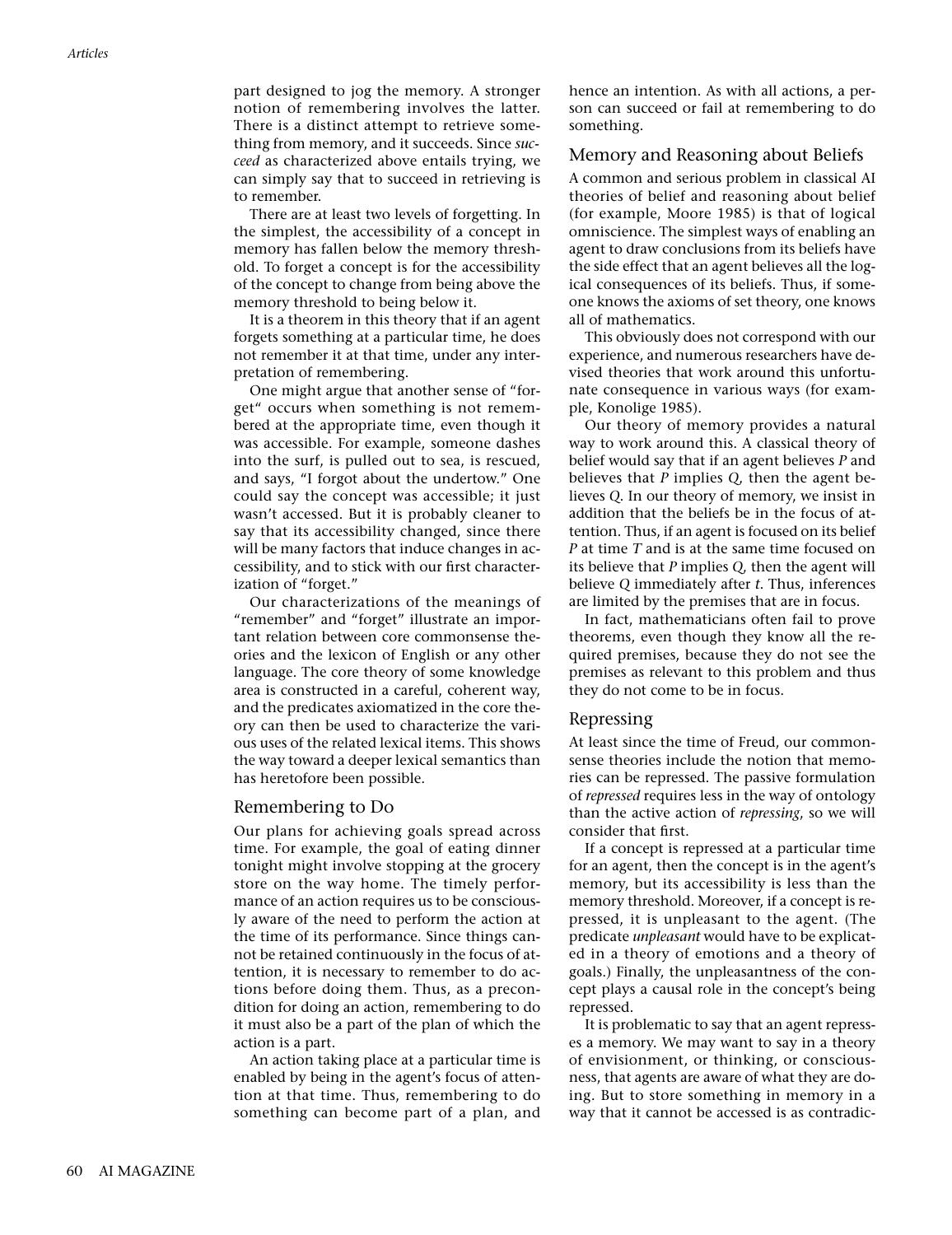tory as being told not to think of an elephant. There are two ways around this problem. The first is to say that there are some actions that an agent may do without being conscious of them. The second, the Freudian approach, is to say that agents have within them subagents that can perform actions the superagent is not aware of. These two approaches are probably equivalent.

## Discussion and Conclusions

In this article we have argued that the central challenge in commonsense knowledge representation research is to develop content theories that achieve a high degree of both *competency* and *coverage*. We described a new methodology for constructing formal theories in commonsense knowledge domains that complements traditional knowledge representation approaches by first addressing issues of coverage. We have shown how a close examination of a very general task (strategic planning) leads to a catalog of the concepts and facts that must be encoded for general commonsense reasoning. These can be sorted into a manageable number of coherent domains, one of which is the representational area of commonsense human memory. We can then elaborate on these concepts using textual corpus-analysis techniques, where the conceptual distinctions made in natural language are used to improve the definitions of the concepts that should be expressible in our formal theories. These representational areas can then be analyzed using more traditional knowledge representation techniques, as demonstrated in this article by our treatment of commonsense human memory.

Commonsense human memory is a particularly interesting domain with which to illustrate this approach. Although human memory has been extensively studied in psychology, there have been very few attempts at formal axiomatizations, and those that do exist (for example, Davis 1994) are extremely limited in scope. As in previous work, however, we also believe that the importance of inferential theories of commonsense memory will be most evident in future planning systems, where remembering is a crucial element in plans aimed at achieving goals over long periods of time.

Commonsense human memory is just one of the 30 commonsense psychology representational areas that we are formalizing in the context of this research effort. Significant challenges remain to be addressed, including issues surrounding the integration of all 30 of these representational areas within a larger reasoning framework. By taking an approach to knowledge representation that is based on an analysis of natural language, the opportunities ahead include the development of natural language processing systems that can more easily take advantage of commonsense theories and automated inference than is possible in current systems. The central vision, however, is one day to construct AI systems that know enough about the commonsense models that people have of themselves to better serve the needs of their users.

## Acknowledgements

This article was developed in part with funds from the U.S. Army Research Institute for the Behavioral and Social Sciences under ARO contract number DAAD 19-99-D-0046, and in part with funds from the Advanced Research and Development Activity (ARDA). Any opinions, findings, and conclusions or recommendations expressed in this article are those of the authors and do not necessarily reflect the views of the Department of the Army or of ARDA.

#### References

Baron-Cohen, S. 2000. Theory of mind and autism: a fifteen year review. In *Understanding Other Minds: Perspectives from Developmental Cognitive Neuroscience*, 2nd ed., ed. S. Baron-Cohen, H. Tager-Flusberg, and D. Cohen. Oxford: Oxford University Press.

Clark, A. 1987. From Folk Psychology to Naive Psychology. *Cognitive Science* 11(2): 139–154.

Cohn, A.; and Hazarika, S. 2001. Qualitative Spatial Representation and Reasoning: An Overview. *Fundamenta Informaticae* 46(1–2): 2–32.

Collins, J. and Forbus, K. 1989. Building Qualitative Models of Thermodynamic Processes. Paper presented at the Third International Qualitative Reasoning Workshop, Stanford, Calif., May 1989.

Corcoran, R. 2001. Theory of Mind in Schizophrenia. In *Social Cognition in Schizophrenia,* ed. D. Penn and P. Corrigan. Washington, DC: American Psychological Association.

Davis, E. 1993. The Kinematics of Cutting Solid Objects. *Annals of Mathematics and Artificial Intelligence* 9(3–4): 253–305.

Davis, E. 1994. Knowledge Preconditions for Plans. *Journal of Logic and Computation* 4(5): 253–305.

Davis, E. 1998. The Naive Physics Perplex. *AI Magazine* 19(4): 51–79.

Goldman, A. 2000. Folk Psychology and Mental Concepts. *Protosociology* 14(2000): 4–25.

Gopnik, A.; and Meltzoff, A. 1997. *Words, Thoughts, and Theories.* Cambridge, Mass.: The MIT Press.

Gordon, A. 2001a. Strategies in Analogous Planning Cases. In *Proceedings, Twenty-Third Annual Conference of the Cognitive Science Society,* ed. J. Moore and K. Stenning. Hillsdale, NJ: Lawrence Erlbaum Associates.

Gordon, A. 2001b. The Representational Requirements of Strategic Planning. Paper presented at the